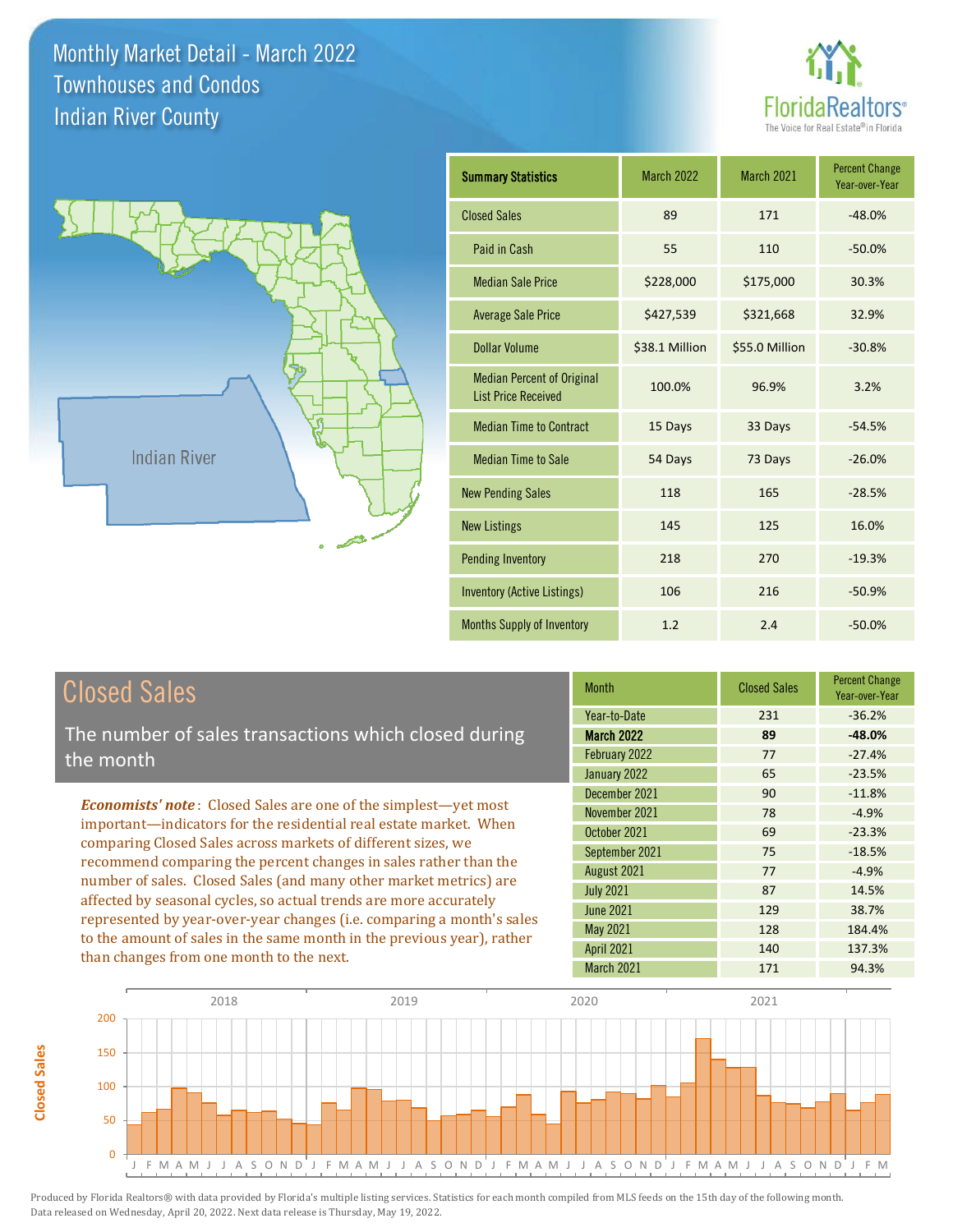

| Cash Sales                                                                     | <b>Month</b>      | <b>Cash Sales</b> | <b>Percent Change</b><br>Year-over-Year |
|--------------------------------------------------------------------------------|-------------------|-------------------|-----------------------------------------|
|                                                                                | Year-to-Date      | 157               | $-34.3%$                                |
| The number of Closed Sales during the month in which                           | <b>March 2022</b> | 55                | $-50.0%$                                |
| buyers exclusively paid in cash                                                | February 2022     | 52                | $-25.7%$                                |
|                                                                                | January 2022      | 50                | $-15.3%$                                |
|                                                                                | December 2021     | 63                | 0.0%                                    |
|                                                                                | November 2021     | 55                | 5.8%                                    |
| <b>Economists' note:</b> Cash Sales can be a useful indicator of the extent to | October 2021      | 48                | $-4.0%$                                 |
| which investors are participating in the market. Why? Investors are            | September 2021    | 52                | $-8.8%$                                 |
| far more likely to have the funds to purchase a home available up front,       | August 2021       | 52                | $-10.3%$                                |
| whereas the typical homebuyer requires a mortgage or some other                | <b>July 2021</b>  | 69                | 38.0%                                   |
| form of financing. There are, of course, many possible exceptions, so          | June 2021         | 90                | 60.7%                                   |
| this statistic should be interpreted with care.                                | <b>May 2021</b>   | 88                | 238.5%                                  |



#### Cash Sales as a Percentage of Closed Sales

The percentage of Closed Sales during the month which were Cash Sales

*Economists' note* : This statistic is simply another way of viewing Cash Sales. The remaining percentages of Closed Sales (i.e. those not paid fully in cash) each month involved some sort of financing, such as mortgages, owner/seller financing, assumed loans, etc.

| <b>Month</b>      | <b>Percent of Closed</b><br>Sales Paid in Cash | <b>Percent Change</b><br>Year-over-Year |
|-------------------|------------------------------------------------|-----------------------------------------|
| Year-to-Date      | 68.0%                                          | 3.0%                                    |
| <b>March 2022</b> | 61.8%                                          | $-3.9%$                                 |
| February 2022     | 67.5%                                          | 2.3%                                    |
| January 2022      | 76.9%                                          | 10.8%                                   |
| December 2021     | 70.0%                                          | 13.3%                                   |
| November 2021     | 70.5%                                          | 11.2%                                   |
| October 2021      | 69.6%                                          | 25.2%                                   |
| September 2021    | 69.3%                                          | 11.8%                                   |
| August 2021       | 67.5%                                          | $-5.7%$                                 |
| <b>July 2021</b>  | 79.3%                                          | 20.5%                                   |
| <b>June 2021</b>  | 69.8%                                          | 15.9%                                   |
| May 2021          | 68.8%                                          | 19.0%                                   |
| <b>April 2021</b> | 66.4%                                          | 0.5%                                    |
| <b>March 2021</b> | 64.3%                                          | $-2.4%$                                 |

April 2021 93 138.5%

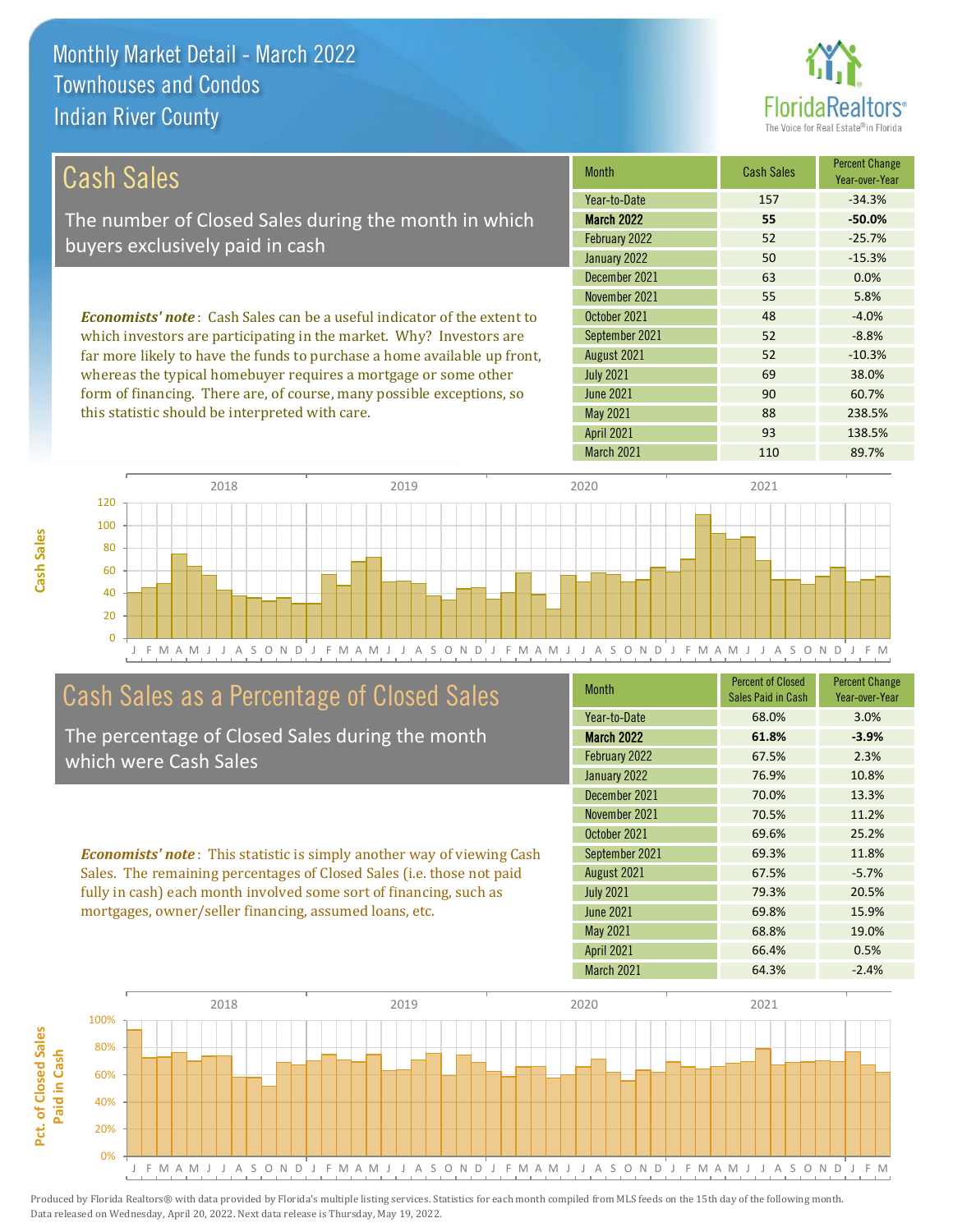

| Median Sale Price                                                         | <b>Month</b>      | <b>Median Sale Price</b> | <b>Percent Change</b><br>Year-over-Year |
|---------------------------------------------------------------------------|-------------------|--------------------------|-----------------------------------------|
|                                                                           | Year-to-Date      | \$235,000                | 42.6%                                   |
| The median sale price reported for the month (i.e. 50%                    | <b>March 2022</b> | \$228,000                | 30.3%                                   |
| of sales were above and 50% of sales were below)                          | February 2022     | \$227,900                | 51.9%                                   |
|                                                                           | January 2022      | \$235,000                | 23.7%                                   |
|                                                                           | December 2021     | \$231,000                | 33.3%                                   |
| <b>Economists' note:</b> Median Sale Price is our preferred summary       | November 2021     | \$190,000                | 18.8%                                   |
| statistic for price activity because, unlike Average Sale Price, Median   | October 2021      | \$190,000                | 24.2%                                   |
| Sale Price is not sensitive to high sale prices for small numbers of      | September 2021    | \$200,000                | 1.0%                                    |
| homes that may not be characteristic of the market area. Keep in mind     | August 2021       | \$210,000                | 34.6%                                   |
| that median price trends over time are not always solely caused by        | <b>July 2021</b>  | \$188,900                | $-6.3%$                                 |
| changes in the general value of local real estate. Median sale price only | <b>June 2021</b>  | \$230,000                | 39.4%                                   |
| reflects the values of the homes that sold each month, and the mix of     | May 2021          | \$218,500                | 39.3%                                   |
| the types of homes that sell can change over time.                        | <b>April 2021</b> | \$207,000                | 44.3%                                   |



#### Average Sale Price

The average sale price reported for the month (i.e. total sales in dollars divided by the number of sales)

*Economists' note* : Usually, we prefer Median Sale Price over Average Sale Price as a summary statistic for home prices. However, Average Sale Price does have its uses—particularly when it is analyzed alongside the Median Sale Price. For one, the relative difference between the two statistics can provide some insight into the market for higher-end homes in an area.

| <b>Month</b>      | <b>Average Sale Price</b> | <b>Percent Change</b><br>Year-over-Year |
|-------------------|---------------------------|-----------------------------------------|
| Year-to-Date      | \$394,856                 | 30.8%                                   |
| <b>March 2022</b> | \$427,539                 | 32.9%                                   |
| February 2022     | \$329,867                 | 23.0%                                   |
| January 2022      | \$427,094                 | 40.5%                                   |
| December 2021     | \$390,966                 | 44.0%                                   |
| November 2021     | \$299,001                 | 2.6%                                    |
| October 2021      | \$314,052                 | 32.2%                                   |
| September 2021    | \$299,032                 | 24.4%                                   |
| August 2021       | \$298,192                 | 26.8%                                   |
| <b>July 2021</b>  | \$321,494                 | 17.0%                                   |
| June 2021         | \$392,673                 | 54.4%                                   |
| May 2021          | \$412,901                 | 102.7%                                  |
| <b>April 2021</b> | \$306,796                 | 22.5%                                   |
| March 2021        | \$321,668                 | 10.6%                                   |

March 2021 \$175,000 -5.4%



Produced by Florida Realtors® with data provided by Florida's multiple listing services. Statistics for each month compiled from MLS feeds on the 15th day of the following month. Data released on Wednesday, April 20, 2022. Next data release is Thursday, May 19, 2022.

**Average Sale Price**

Average Sale Price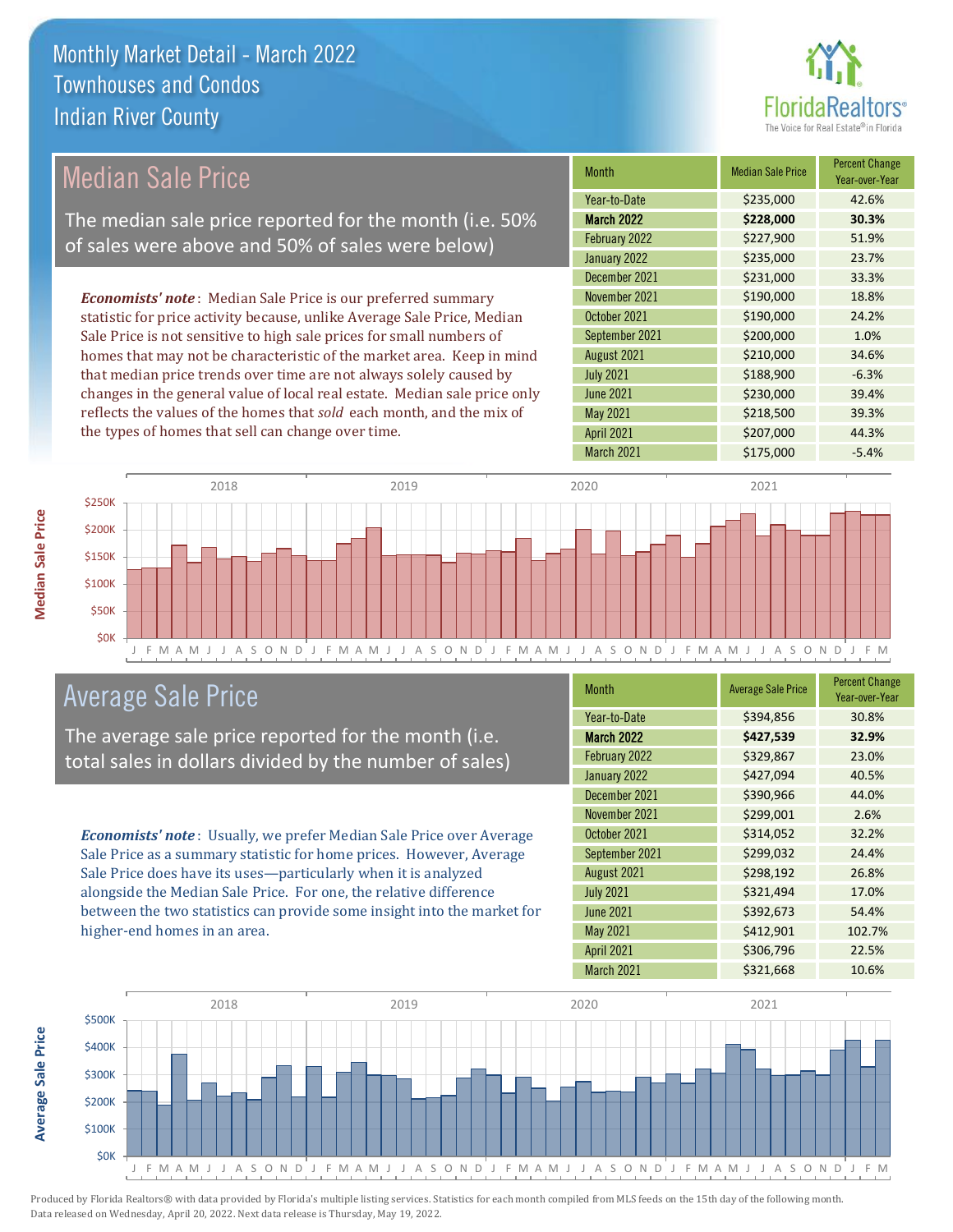

\$52.9 Million 476.4%

April 2021 **\$43.0 Million** 190.8%

| <b>Dollar Volume</b>                                                            | <b>Month</b>      | <b>Dollar Volume</b> | <b>Percent Change</b><br>Year-over-Year |
|---------------------------------------------------------------------------------|-------------------|----------------------|-----------------------------------------|
|                                                                                 | Year-to-Date      | \$91.2 Million       | $-16.5%$                                |
| The sum of the sale prices for all sales which closed                           | <b>March 2022</b> | \$38.1 Million       | $-30.8%$                                |
| during the month                                                                | February 2022     | \$25.4 Million       | $-10.7%$                                |
|                                                                                 | January 2022      | \$27.8 Million       | 7.5%                                    |
|                                                                                 | December 2021     | \$35.2 Million       | 27.1%                                   |
| <b>Economists' note</b> : Dollar Volume is simply the sum of all sale prices in | November 2021     | \$23.3 Million       | $-2.4%$                                 |
| a given time period, and can quickly be calculated by multiplying               | October 2021      | \$21.7 Million       | 1.4%                                    |
| Closed Sales by Average Sale Price. It is a strong indicator of the health      | September 2021    | \$22.4 Million       | 1.4%                                    |
| of the real estate industry in a market, and is of particular interest to       | August 2021       | \$23.0 Million       | 20.5%                                   |
| real estate professionals, investors, analysts, and government agencies.        | <b>July 2021</b>  | \$28.0 Million       | 33.9%                                   |
| Potential home sellers and home buyers, on the other hand, will likely          | <b>June 2021</b>  | \$50.7 Million       | 114.2%                                  |

May 2021



#### Median Percent of Original List Price Received

be better served by paying attention to trends in the two components

of Dollar Volume (i.e. sales and prices) individually.

The median of the sale price (as a percentage of the original list price) across all properties selling during the month

*Economists' note* : The Median Percent of Original List Price Received is useful as an indicator of market recovery, since it typically rises as buyers realize that the market may be moving away from them and they need to match the selling price (or better it) in order to get a contract on the house. This is usually the last measure to indicate a market has shifted from down to up, so it is what we would call a *lagging* indicator.

| <b>Month</b>      | Med. Pct. of Orig.<br><b>List Price Received</b> | <b>Percent Change</b><br>Year-over-Year |
|-------------------|--------------------------------------------------|-----------------------------------------|
| Year-to-Date      | 100.0%                                           | 4.4%                                    |
| <b>March 2022</b> | 100.0%                                           | 3.2%                                    |
| February 2022     | 100.0%                                           | 5.2%                                    |
| January 2022      | 99.1%                                            | 4.3%                                    |
| December 2021     | 100.0%                                           | 7.3%                                    |
| November 2021     | 99.5%                                            | 4.3%                                    |
| October 2021      | 98.6%                                            | 4.1%                                    |
| September 2021    | 100.0%                                           | 9.4%                                    |
| August 2021       | 97.9%                                            | 4.9%                                    |
| <b>July 2021</b>  | 98.3%                                            | 5.2%                                    |
| <b>June 2021</b>  | 97.5%                                            | 5.3%                                    |
| May 2021          | 96.9%                                            | 2.6%                                    |
| <b>April 2021</b> | 97.2%                                            | 3.6%                                    |
| <b>March 2021</b> | 96.9%                                            | 3.9%                                    |



**Dollar Volume**

Dollar Volume

**List Price Received Med. Pct. of Orig.**  Med. Pct. of Orig. **List Price Received**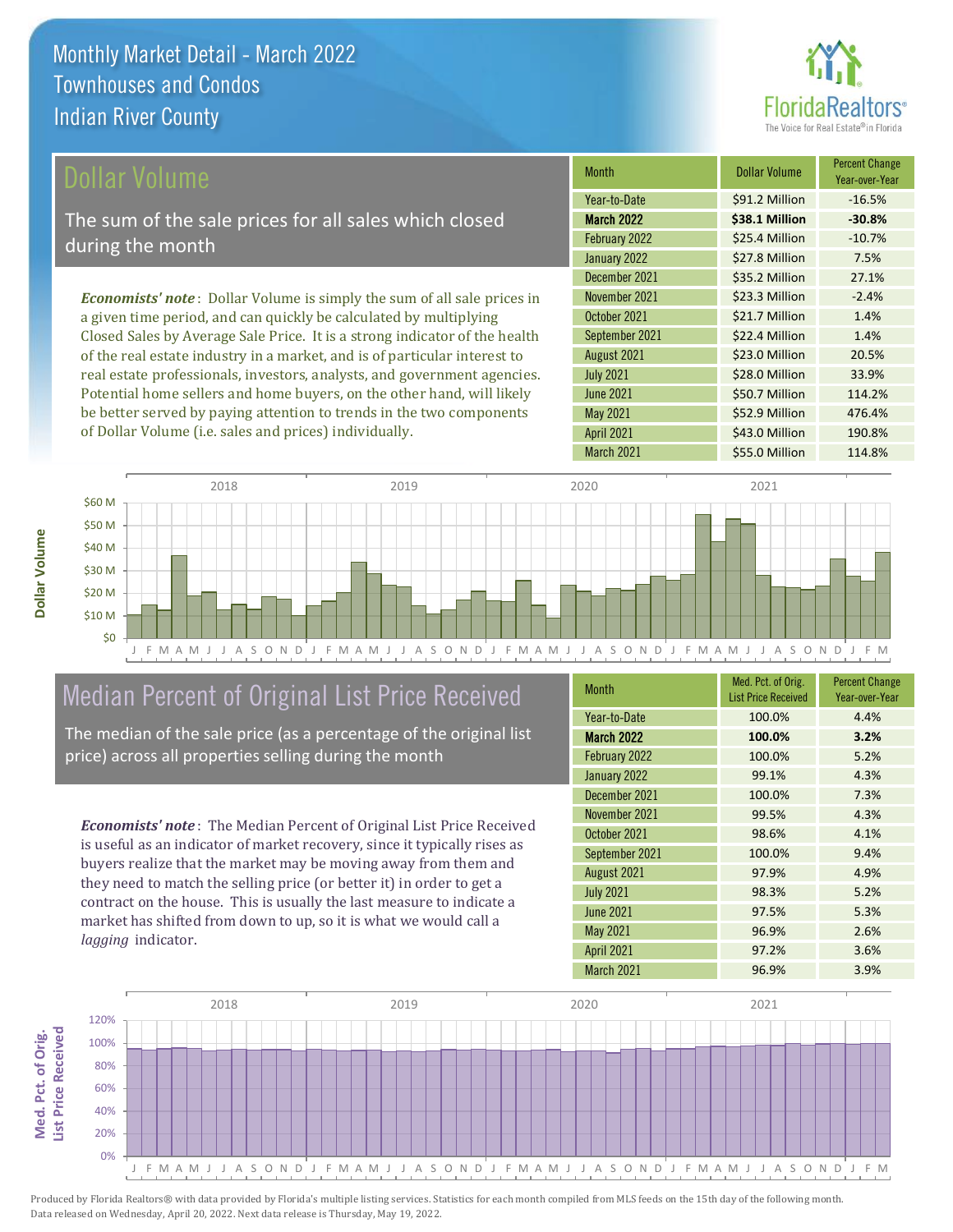

#### Median Time to Contract

The median number of days between the listing date and contract date for all Closed Sales during the month

*Economists' note* : Like Time to Sale, Time to Contract is a measure of the length of the home selling process calculated for sales which closed during the month. The difference is that Time to Contract measures the number of days between the initial listing of a property and the signing of the contract which eventually led to the closing of the sale. When the gap between Median Time to Contract and Median Time to Sale grows, it is usually a sign of longer closing times and/or declining numbers of cash sales.

| <b>Month</b>      | Median Time to<br>Contract | <b>Percent Change</b><br>Year-over-Year |
|-------------------|----------------------------|-----------------------------------------|
| Year-to-Date      | 14 Days                    | $-67.4%$                                |
| March 2022        | 15 Days                    | $-54.5%$                                |
| February 2022     | 15 Days                    | $-73.7%$                                |
| January 2022      | 11 Days                    | $-73.2%$                                |
| December 2021     | 15 Days                    | $-84.5%$                                |
| November 2021     | 16 Days                    | $-82.6%$                                |
| October 2021      | 17 Days                    | $-79.0%$                                |
| September 2021    | 8 Days                     | $-88.9%$                                |
| August 2021       | 16 Days                    | $-80.5%$                                |
| <b>July 2021</b>  | 21 Days                    | $-79.4%$                                |
| <b>June 2021</b>  | 25 Days                    | $-74.5%$                                |
| <b>May 2021</b>   | 25 Days                    | $-44.4%$                                |
| <b>April 2021</b> | 29 Days                    | $-12.1%$                                |
| March 2021        | 33 Days                    | $-44.1%$                                |



#### Median Time to Sale

**Median Time to Sale**

**Median Time to Sale** 

The median number of days between the listing date and closing date for all Closed Sales during the month

*Economists' note* : Time to Sale is a measure of the length of the home selling process, calculated as the number of days between the initial listing of a property and the closing of the sale. *Median* Time to Sale is the amount of time the "middle" property selling this month was on the market. That is, 50% of homes selling this month took *less* time to sell, and 50% of homes took *more* time to sell. Median Time to Sale gives a more accurate picture than Average Time to Sale, which can be skewed upward by small numbers of properties taking an abnormally long time to sell.

| <b>Month</b>      | <b>Median Time to Sale</b> | <b>Percent Change</b><br>Year-over-Year |
|-------------------|----------------------------|-----------------------------------------|
| Year-to-Date      | 54 Days                    | $-33.3%$                                |
| <b>March 2022</b> | 54 Days                    | $-26.0%$                                |
| February 2022     | 51 Days                    | $-45.2%$                                |
| January 2022      | 52 Days                    | $-31.6%$                                |
| December 2021     | 57 Days                    | $-59.6%$                                |
| November 2021     | 57 Days                    | $-56.2%$                                |
| October 2021      | 57 Days                    | $-48.6%$                                |
| September 2021    | 45 Days                    | $-56.7%$                                |
| August 2021       | 57 Days                    | $-54.0%$                                |
| <b>July 2021</b>  | 58 Days                    | $-62.1%$                                |
| <b>June 2021</b>  | 60 Days                    | $-55.2%$                                |
| <b>May 2021</b>   | 70 Days                    | $-13.6%$                                |
| <b>April 2021</b> | 74 Days                    | $-15.9%$                                |
| March 2021        | 73 Days                    | $-31.8%$                                |

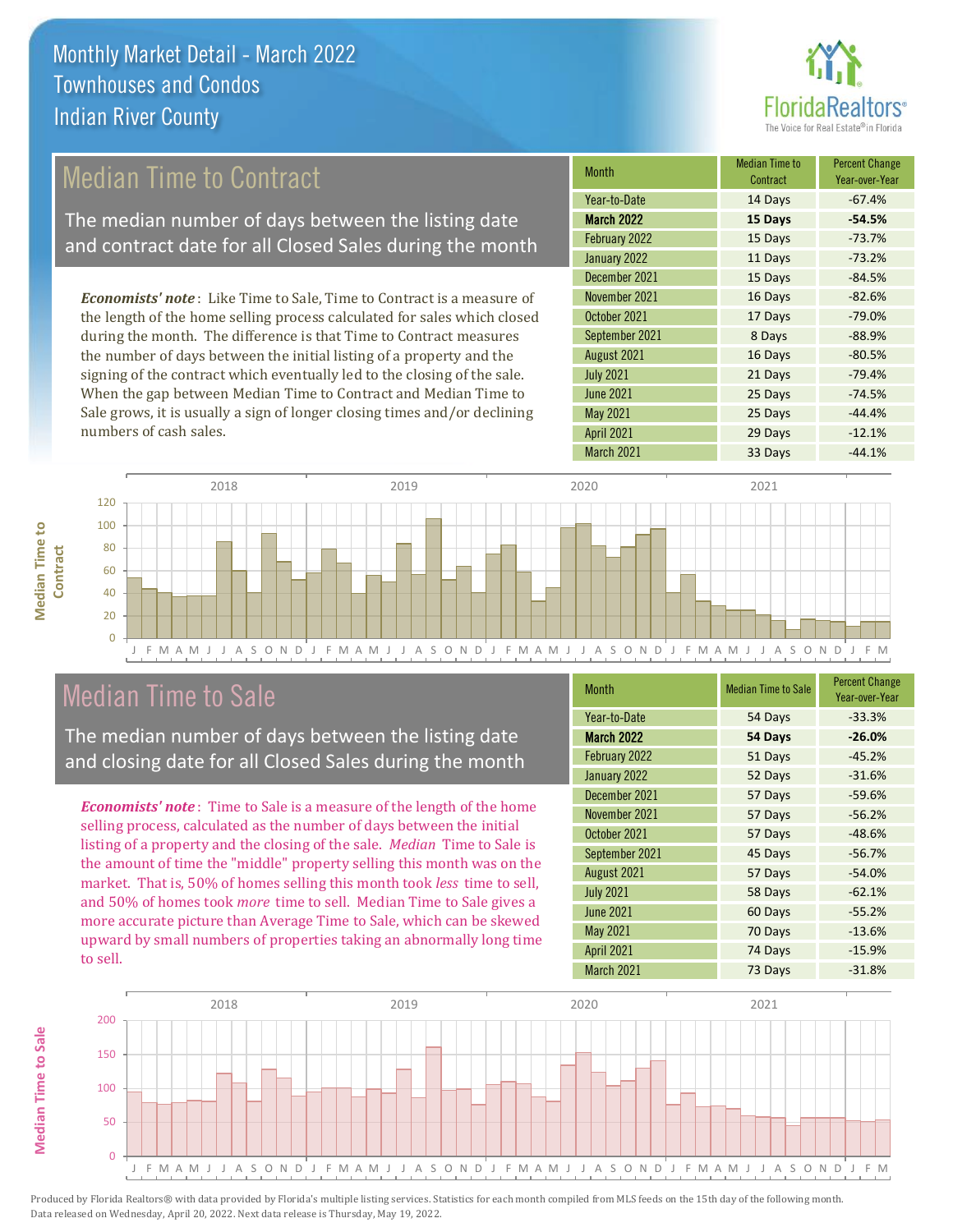

| <b>New Pending Sales</b>                                                      | <b>Month</b>      | <b>New Pending Sales</b> | <b>Percent Change</b><br>Year-over-Year |
|-------------------------------------------------------------------------------|-------------------|--------------------------|-----------------------------------------|
|                                                                               | Year-to-Date      | 310                      | $-35.0%$                                |
| The number of listed properties that went under                               | <b>March 2022</b> | 118                      | $-28.5%$                                |
| contract during the month                                                     | February 2022     | 92                       | $-39.9%$                                |
|                                                                               | January 2022      | 100                      | $-37.1%$                                |
|                                                                               | December 2021     | 77                       | $-25.2%$                                |
| <b>Economists' note:</b> Because of the typical length of time it takes for a | November 2021     | 87                       | $-8.4%$                                 |
| sale to close, economists consider Pending Sales to be a decent               | October 2021      | 95                       | $-8.7%$                                 |
| indicator of potential future Closed Sales. It is important to bear in        | September 2021    | 79                       | $-17.7%$                                |
| mind, however, that not all Pending Sales will be closed successfully.        | August 2021       | 96                       | 10.3%                                   |
| So, the effectiveness of Pending Sales as a future indicator of Closed        | <b>July 2021</b>  | 70                       | $-13.6%$                                |
| Sales is susceptible to changes in market conditions such as the              | <b>June 2021</b>  | 86                       | $-7.5%$                                 |
| availability of financing for homebuyers and the inventory of                 | May 2021          | 125                      | 31.6%                                   |



#### New Listings

**New Listings**

**Pending Sales**

Pending Sales

distressed properties for sale.

The number of properties put onto the market during the month

*Economists' note* : New Listings tend to rise in delayed response to increasing prices, so they are often seen as a lagging indicator of market health. As prices rise, potential sellers raise their estimations of value—and in the most recent cycle, rising prices have freed up many potential sellers who were previously underwater on their mortgages. Note that in our calculations, we take care to not include properties that were recently taken off the market and quickly relisted, since these are not really *new* listings.

| <b>Month</b>      | <b>New Listings</b> | <b>Percent Change</b><br>Year-over-Year |
|-------------------|---------------------|-----------------------------------------|
| Year-to-Date      | 319                 | $-18.8%$                                |
| <b>March 2022</b> | 145                 | 16.0%                                   |
| February 2022     | 102                 | $-15.7%$                                |
| January 2022      | 72                  | $-51.0%$                                |
| December 2021     | 86                  | 4.9%                                    |
| November 2021     | 73                  | $-25.5%$                                |
| October 2021      | 83                  | $-11.7%$                                |
| September 2021    | 84                  | $-1.2%$                                 |
| August 2021       | 95                  | 37.7%                                   |
| <b>July 2021</b>  | 66                  | $-27.5%$                                |
| <b>June 2021</b>  | 92                  | $-7.1%$                                 |
| <b>May 2021</b>   | 79                  | $-49.7%$                                |
| <b>April 2021</b> | 124                 | 37.8%                                   |
| March 2021        | 125                 | 11.6%                                   |

April 2021 122 165.2% March 2021 165 135.7%

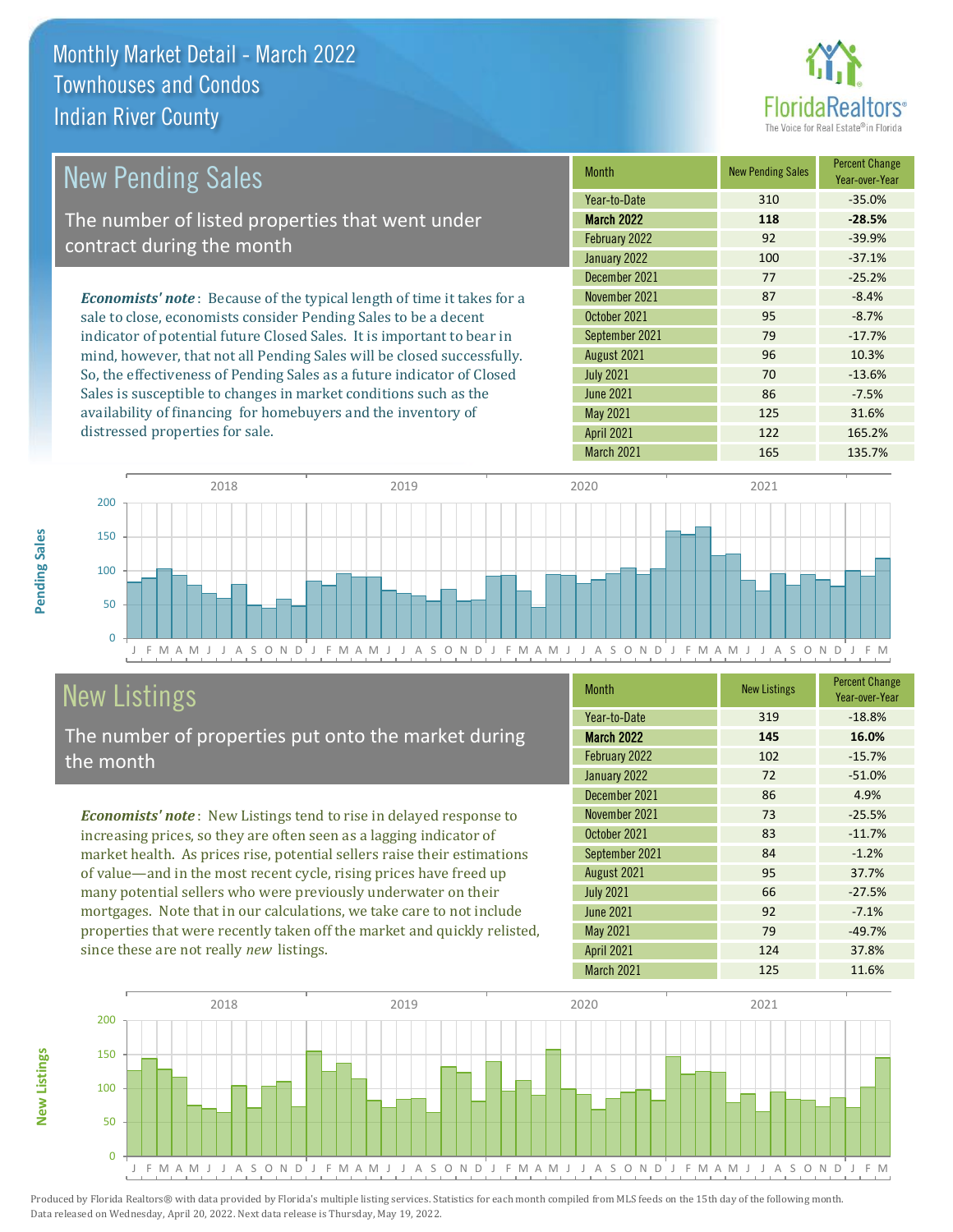

#### *Economists' note* : There are a number of ways to define and calculate -69.7% November 2021 **105** -72.9% October 2021 **113** -71.0% December 2021 107 Month **Inventory** Percent Change<br> **Inventory** Percent Change March 2022 **106 -50.9%**  $YTD$  (Monthly Avg)  $94$  -65.4% February 2022 **94** - 66.2% January 2022 82 -74.5% Inventory (Active Listings) The number of property listings active at the end of the month

Inventory. Our method is to simply count the number of active listings on the last day of the month, and hold this number to compare with the same month the following year. Inventory rises when New Listings are outpacing the number of listings that go off-market (regardless of whether they actually sell). Likewise, it falls when New Listings aren't keeping up with the rate at which homes are going off-market.

| <b>MONTH</b>             | <b>INVENTORY</b> | Year-over-Year |
|--------------------------|------------------|----------------|
| <b>YTD (Monthly Avg)</b> | 94               | $-65.4%$       |
| <b>March 2022</b>        | 106              | $-50.9%$       |
| February 2022            | 94               | $-66.2%$       |
| January 2022             | 82               | $-74.5%$       |
| December 2021            | 107              | $-69.7%$       |
| November 2021            | 105              | $-72.9%$       |
| October 2021             | 113              | $-71.0%$       |
| September 2021           | 130              | $-67.7%$       |
| August 2021              | 123              | $-71.0%$       |
| <b>July 2021</b>         | 125              | $-74.4%$       |
| <b>June 2021</b>         | 136              | $-73.2%$       |
| <b>May 2021</b>          | 144              | $-74.5%$       |
| <b>April 2021</b>        | 190              | $-66.0%$       |
| March 2021               | 216              | $-60.3%$       |



#### Months Supply of Inventory

An estimate of the number of months it will take to deplete the current Inventory given recent sales rates

*Economists' note* : MSI is a useful indicator of market conditions. The benchmark for a balanced market (favoring neither buyer nor seller) is 5.5 months of inventory. Anything higher is traditionally a buyers' market, and anything lower is a sellers' market. There is no single accepted way of calculating MSI. A common method is to divide current Inventory by the most recent month's Closed Sales count, but this count is a usually poor predictor of future Closed Sales due to seasonal cycles. To eliminate seasonal effects, we use the 12-month average of monthly Closed Sales instead.

| <b>Month</b>             | <b>Months Supply</b> | <b>Percent Change</b><br>Year-over-Year |
|--------------------------|----------------------|-----------------------------------------|
| <b>YTD (Monthly Avg)</b> | 1.0                  | $-68.8%$                                |
| March 2022               | 1.2                  | $-50.0%$                                |
| February 2022            | 1.0                  | $-69.7%$                                |
| January 2022             | 0.8                  | $-80.0%$                                |
| December 2021            | 1.0                  | $-77.8%$                                |
| November 2021            | 1.0                  | $-80.8%$                                |
| October 2021             | 1.1                  | $-79.2%$                                |
| September 2021           | 1.2                  | $-79.3%$                                |
| August 2021              | 1.1                  | $-82.8%$                                |
| <b>July 2021</b>         | 1.2                  | $-83.8%$                                |
| <b>June 2021</b>         | 1.3                  | $-83.1%$                                |
| <b>May 2021</b>          | 1.4                  | $-83.9%$                                |
| <b>April 2021</b>        | 2.0                  | $-75.3%$                                |
| March 2021               | 2.4                  | $-68.0%$                                |



Produced by Florida Realtors® with data provided by Florida's multiple listing services. Statistics for each month compiled from MLS feeds on the 15th day of the following month. Data released on Wednesday, April 20, 2022. Next data release is Thursday, May 19, 2022.

**Months Supply of** 

Months Supply of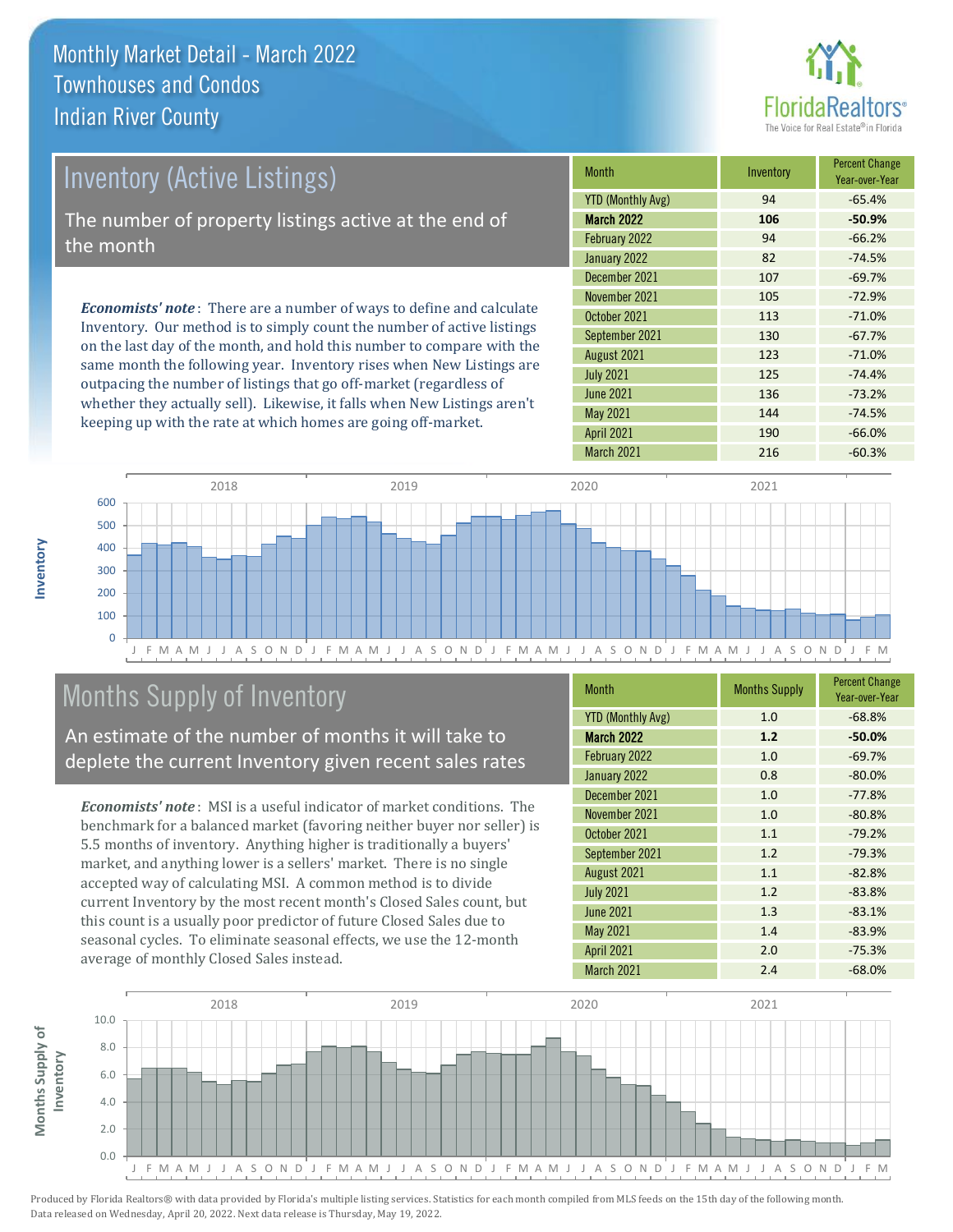#### Closed Sales by Sale Price

The number of sales transactions which closed during the month

*Economists' note:* Closed Sales are one of the simplest—yet most important—indicators for the residential real estate market. When comparing Closed Sales across markets of different sizes, we recommend comparing the percent changes in sales rather than the number of sales. Closed Sales (and many other market metrics) are affected by seasonal cycles, so actual trends are more accurately represented by year-over-year changes (i.e. comparing a month's sales to the amount of sales in the same month in the previous year), rather than changes from one month to the next.

| <b>Sale Price</b>     | <b>Closed Sales</b> | <b>Percent Change</b><br>Year-over-Year |
|-----------------------|---------------------|-----------------------------------------|
| Less than \$50,000    | $\Omega$            | N/A                                     |
| $$50,000 - $99,999$   | $\overline{4}$      | $-88.2%$                                |
| $$100,000 - $149,999$ | 13                  | $-58.1%$                                |
| $$150,000 - $199,999$ | 22                  | $-12.0%$                                |
| $$200,000 - $249,999$ | 10                  | 0.0%                                    |
| \$250,000 - \$299,999 | 6                   | $-53.8%$                                |
| \$300,000 - \$399,999 | $\overline{7}$      | $-56.3%$                                |
| \$400,000 - \$599,999 | 8                   | $-63.6%$                                |
| \$600,000 - \$999,999 | 10                  | $-16.7%$                                |
| \$1,000,000 or more   | 9                   | 12.5%                                   |

![](_page_7_Figure_6.jpeg)

## Median Time to Contract by Sale Price

The median number of days between the listing date and contract date for all Closed Sales during the month

*Economists' note* : Like Time to Sale, Time to Contract is a measure of the length of the home selling process calculated for sales which closed during the month. The difference is that Time to Contract measures the number of days between the initial listing of a property and the signing of the contract which eventually led to the closing of the sale. When the gap between Median Time to Contract and Median Time to Sale grows, it is usually a sign of longer closing times and/or declining numbers of cash sales.

| Sale Price            | <b>Median Time to</b><br>Contract | <b>Percent Change</b><br>Year-over-Year |
|-----------------------|-----------------------------------|-----------------------------------------|
| Less than \$50,000    | (No Sales)                        | N/A                                     |
| \$50,000 - \$99,999   | 87 Days                           | 190.0%                                  |
| $$100,000 - $149,999$ | 13 Days                           | $-7.1%$                                 |
| $$150,000 - $199,999$ | 18 Days                           | 125.0%                                  |
| \$200,000 - \$249,999 | 12 Days                           | $-77.8%$                                |
| \$250,000 - \$299,999 | 5 Days                            | $-91.7%$                                |
| \$300,000 - \$399,999 | 19 Days                           | $-66.1%$                                |
| \$400,000 - \$599,999 | 14 Days                           | $-83.7%$                                |
| \$600,000 - \$999,999 | 20 Days                           | $-39.4%$                                |
| \$1,000,000 or more   | 29 Days                           | $-83.9%$                                |

![](_page_7_Figure_11.jpeg)

Produced by Florida Realtors® with data provided by Florida's multiple listing services. Statistics for each month compiled from MLS feeds on the 15th day of the following month. Data released on Wednesday, April 20, 2022. Next data release is Thursday, May 19, 2022.

**Median Time to Contract**

**Median Time to Contract**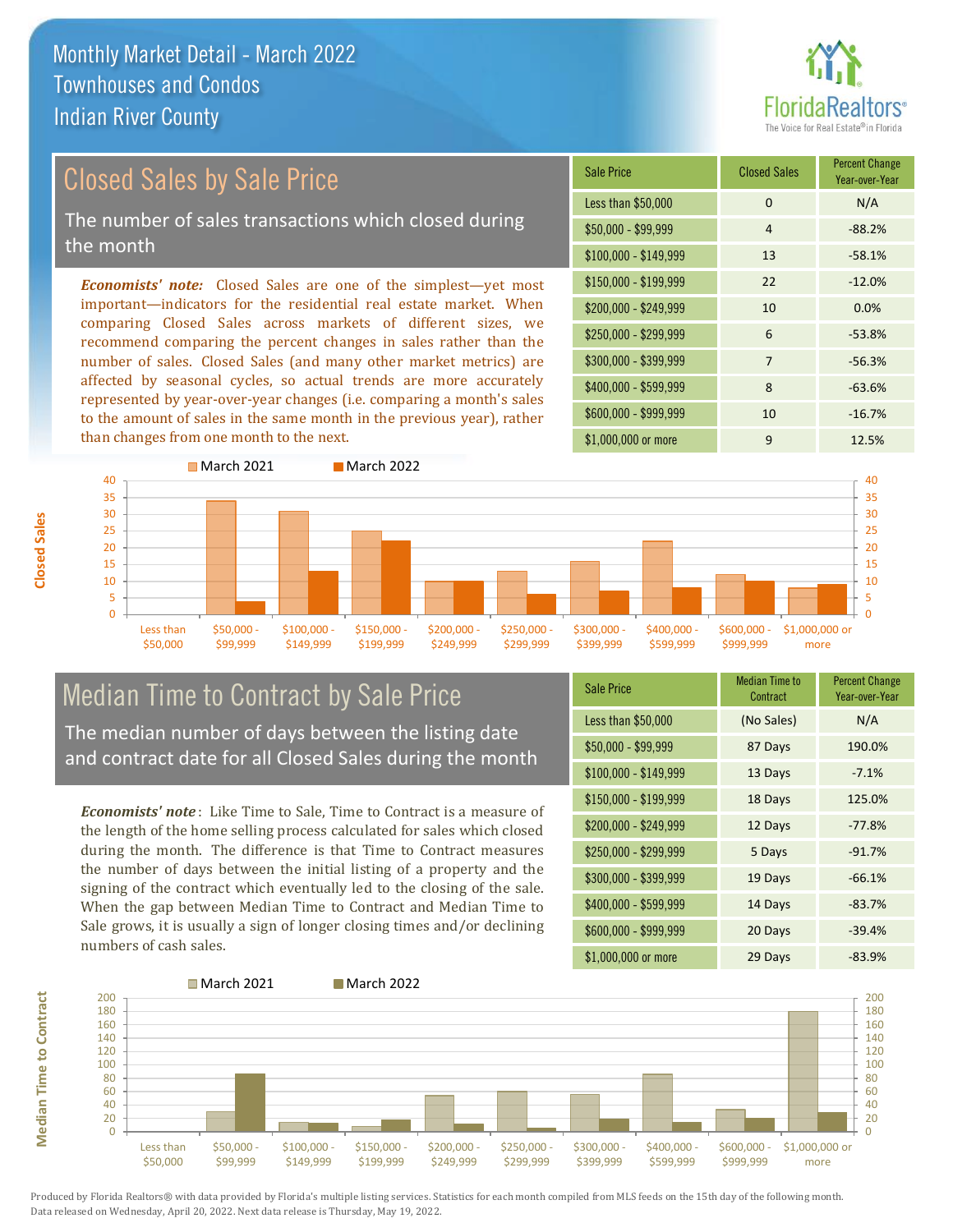# altors<sup>®</sup>

### New Listings by Initial Listing Price

The number of properties put onto the market during the month

*Economists' note:* New Listings tend to rise in delayed response to increasing prices, so they are often seen as a lagging indicator of market health. As prices rise, potential sellers raise their estimations of value—and in the most recent cycle, rising prices have freed up many potential sellers who were previously underwater on their mortgages. Note that in our calculations, we take care to not include properties that were recently taken off the market and quickly relisted, since these are not really *new* listings.

![](_page_8_Picture_5.jpeg)

![](_page_8_Figure_6.jpeg)

#### Inventory by Current Listing Price The number of property listings active at the end of the month

*Economists' note* : There are a number of ways to define and calculate Inventory. Our method is to simply count the number of active listings on the last day of the month, and hold this number to compare with the same month the following year. Inventory rises when New Listings are outpacing the number of listings that go off-market (regardless of whether they actually sell). Likewise, it falls when New Listings aren't keeping up with the rate at which homes are going off-market.

| <b>Current Listing Price</b> | Inventory | <b>Percent Change</b><br>Year-over-Year |
|------------------------------|-----------|-----------------------------------------|
| Less than \$50,000           | $\Omega$  | N/A                                     |
| $$50,000 - $99,999$          | $\Omega$  | $-100.0%$                               |
| $$100,000 - $149,999$        | 11        | $-69.4%$                                |
| $$150,000 - $199,999$        | 24        | 20.0%                                   |
| \$200,000 - \$249,999        | 13        | 8.3%                                    |
| \$250,000 - \$299,999        | 13        | $-27.8%$                                |
| \$300,000 - \$399,999        | 5         | $-76.2%$                                |
| \$400,000 - \$599,999        | 10        | $-37.5%$                                |
| \$600,000 - \$999,999        | 9         | $-50.0%$                                |
| \$1,000,000 or more          | 21        | $-59.6%$                                |

![](_page_8_Figure_10.jpeg)

Produced by Florida Realtors® with data provided by Florida's multiple listing services. Statistics for each month compiled from MLS feeds on the 15th day of the following month. Data released on Wednesday, April 20, 2022. Next data release is Thursday, May 19, 2022.

**Inventory**